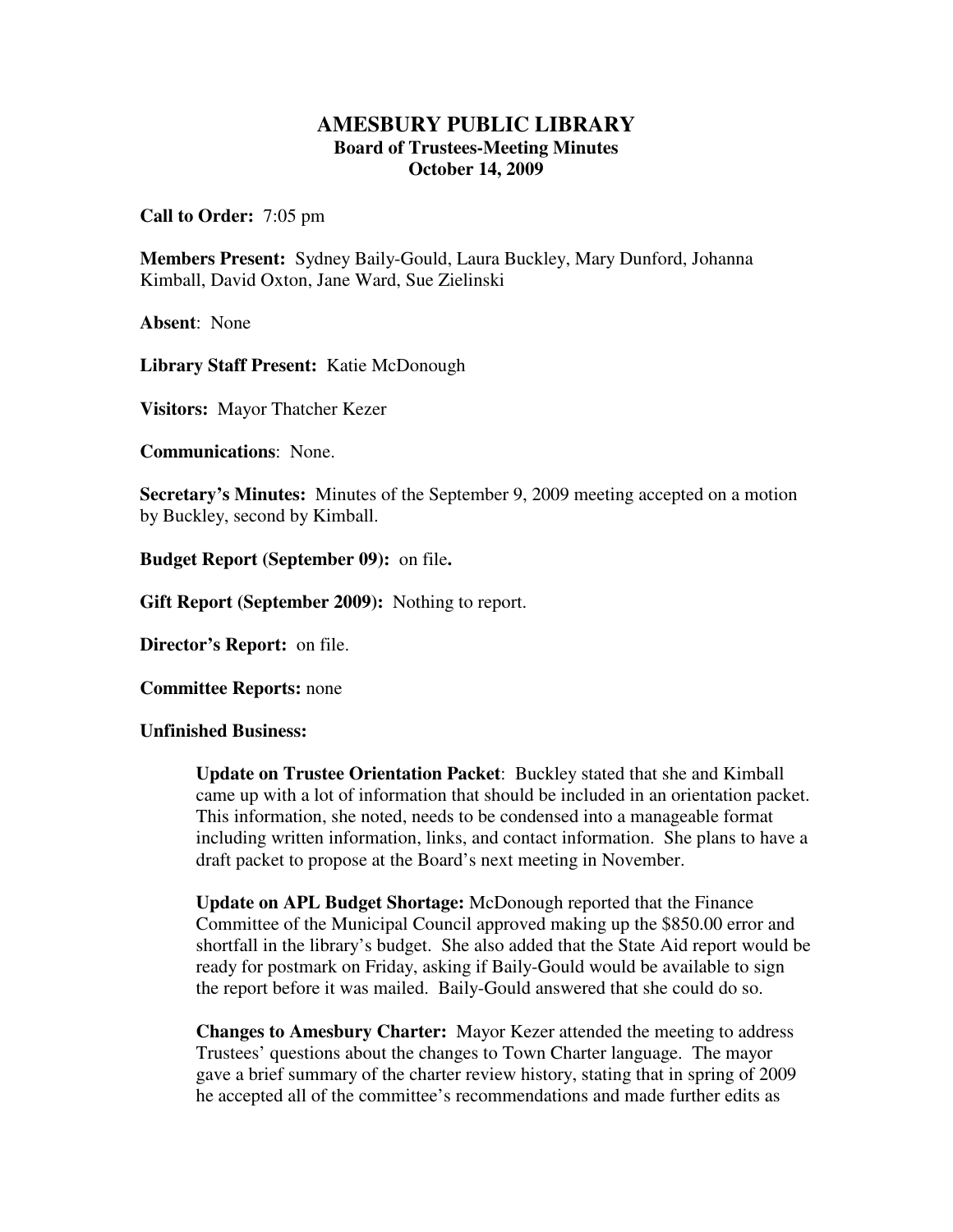well. He noted that the town missed the deadline for the charter changes to make it to the 2009 ballot, therefore the issue will be picked up by the new council session.

He explained that the language changes made in the charter section pertaining to the library, specifically to the powers and duties of the trustees, were done with an eye to eliminating redundancy between Amesbury's charter and Massachusetts General Law 78-7. Powers and duties within that section are already clearly expressed and for efficiency's sake do not need to be repeated in Amesbury's charter.

**Procedure for Evaluating Our Library Director:** Zielinski opened discussion by proposing that the Board consider a rubric or tool to use as a guideline in evaluation. Baily-Gould suggested that if evaluation was something the Board wanted to do yearly then perhaps a committee should be formed to put together such a tool. She asked Zielinski to bring any information she might have from the previous Director's evaluation process to the Board at the next meeting. Zielinski agreed to also look to NMRLS and MBLC's Trustees' Handbook for guidance. She added that she would bring the results of her research to the next meeting.

## **New Business:**

**Mold Problem at Library:** McDonough presented the Board with a handwritten copy of Gregor Trinkaus-Randall's (MBLC) notes, made after his site visit to the library. He noted the higher humidity levels in several areas of the library, with the vault having the highest. He also noted the structural issues outside the building that have allowed water to leak into the building. His initial recommendations included adding a dehumidifier to the library; removing the old climate control system and replacing the vault's HVAC system; addressing the downspouts, roofing, and drain issues on the outside of the building. McDonough stated that his final report was forthcoming.

She noted that Town Hall had been in discussion with the Massachusetts Department of Public Health to do an air quality study, but that the department couldn't come in until the end of October. Trustees worried that this was too far off and expressed an interest in asking Town Hall for a private firm to come in and do testing prior to the MA DPH. Baily-Gould and Dunford agreed to set up a discussion with the mayor to address another air quality test plus the specifics of moving file cabinets and furniture out of the boiler room space.

Zielinski asked McDonough if there were substitute librarians in place in the event of illness in the permanent staff. McDonough answered they did have one reliable person but that that person was not always available on short notice. The question prompted a discussion among the Trustees of the mayor's recent instruction to the Director that the library be kept open as much as possible, even if that meant staffing the building with only two people.